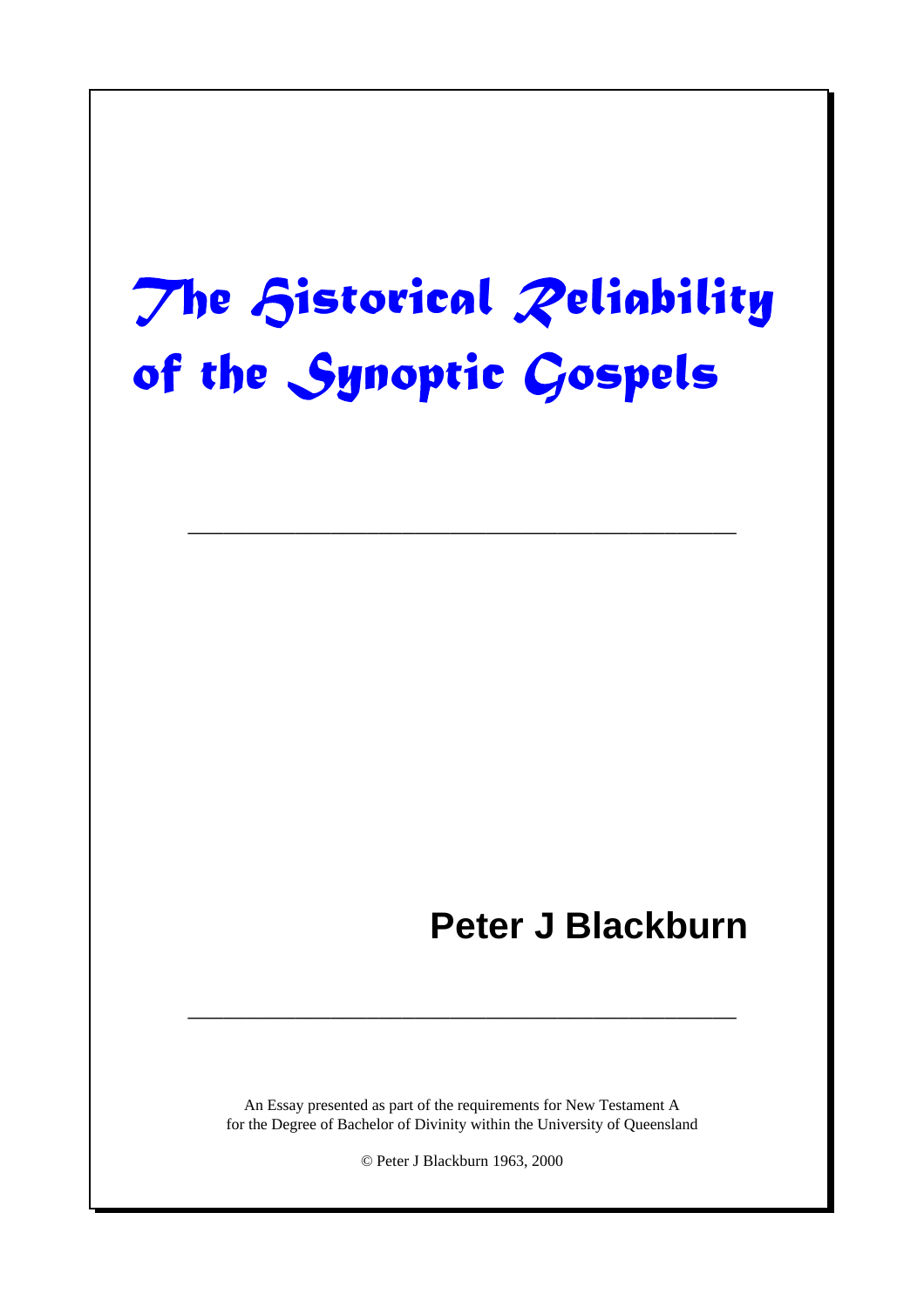# **Synopsis:**

#### **1. Introduction**

#### **2. The Concept of History**

Fact and interpretation; criteria of objectivity and subjectivity; the Gospel-writers as men of faith; the Gospel material; Bultmann, form-critic and demythologist; Bultmann's view of history and its defects.

#### **3. Kerygma, Form and History**

The Gospels not merely "lives of Jesus"; form-criticism – the *Sitz im Leben* of the Gospel material; form and history; the *kerygma* and Jesus.

#### **4. The Synoptic Problem**

Common material; displaced sayings and incidents; implications of this problem for historical reliability.

#### **5. The Miracle Stories**

Pre-scientific suppositions of the writers – non- rather than un-scientific; God transcendent and immanent.

#### **6. The Teaching of Jesus**

Papias' statement about Matthew's *logia* and its significance; the problem of the groups of sayings.

#### **7. The Chronology of the Gospels**

Possibility of events or sayings occurring more than once; the attempt to write a "life of Jesus".

#### **8. Conclusion**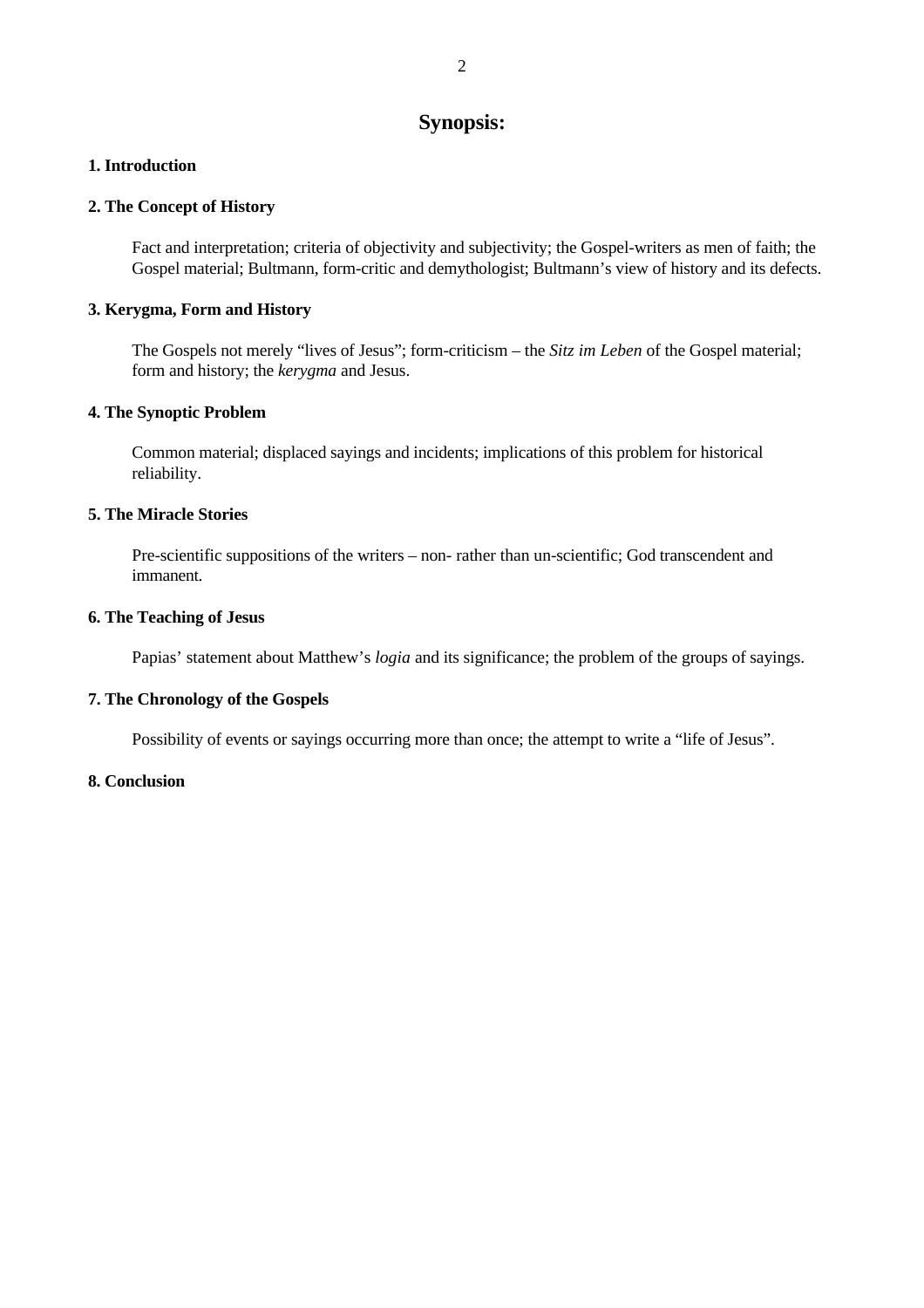# **1. Introduction**

In the space of an essay only an account of this subject can be given. No detailed discussion of all the Gospel material is possible. Certain issues, however, have been given somewhat more extended discussion as being demanded by the present situation in Biblical studies. Close scrutiny of only one or two passages has been set out, and a greatt number of unannotated generalisations and impressions have been made. It will be noted that the logical method pursued in this essay has led to a consideration of topics in an order roughly the reverse of that in which they have been raised chronologically in recent times. In days when disinterestedness tends to be emphasised, a caution needs to be raised as to whether the present subject-matter permits this approach. While a fair and reasonable appraisal is attempted with due consideration of the ideas of others, it must be realised at the outset that this essay is written from within the context of the Christian faith, and no doubt draws some of its character from that fact.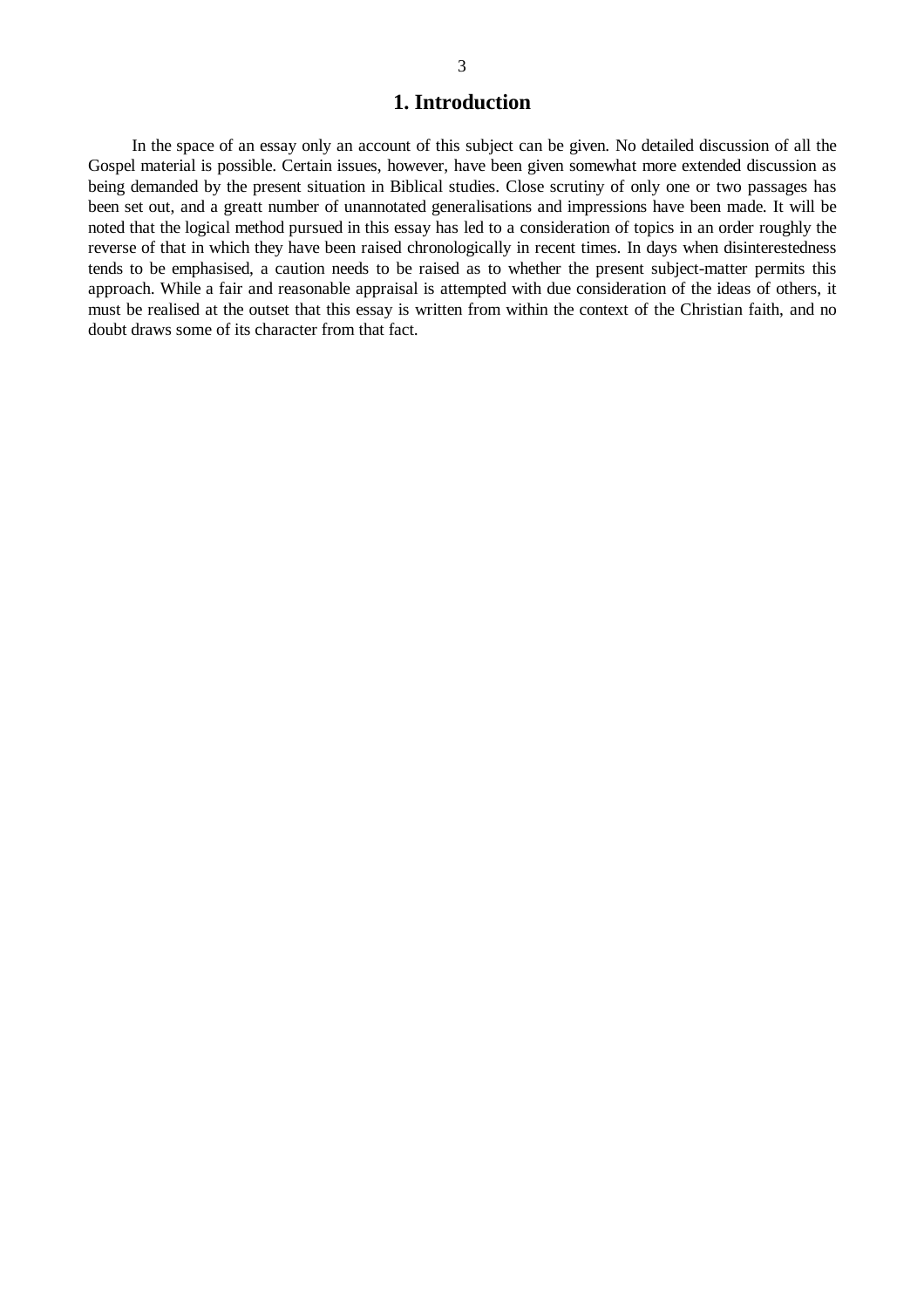### **2. The Concept of History**

The demythologising controversy has made it impossible to consider the historicity and historical reliability of the gospels without defining what one means by the concept of history. The problem here is not simply that historians conceive of their task differently today. Important though that be, it would then be our task to determine the way in which. the synoptists conceived of their task. Rather, the historians' changed attitude comes from a conviction that the record of a particular event can never, no matter how dispassionately it is written, be simply what we might call a "bare recounting of facts".

Of key significance has been the recognition that, in history as recorded, fact and interpretation co-exist. The terms "objectivity" and "subjectivity" in history, therefore, may be applied according as one has collated and assessed relevant factual material in a self-coherent manner related as far as transcendent standards or as one has restricted and restrained factual material, selecting in such a way as to give best support to one's predetermined private interpretation. The serious question is whether there can be objective history even in this sense.

Doubtless the greatest issue is whether there are in fact any such things as "external transcendent standards". Certainly there are external standards within a particular cultural, philosophical or religious framework. To use a somewhat jarring contradiction of terms, within such a framework a "relative objectivity" is possible. The charge of "subjectivity" can only be made if there is no fair analysis of such facts as appear to point to a contrary view or if such facts are deliberately omitted or distorted. It must be clearly seen that this "relatively objective" approach is quite legitimate. The historian cannot approach his data with his mind, as it were, a blank sheet. Part of that intellectual heritage which makes him a historian is the ability to sift data for what is relevant to his particular task. This, however, is impossible without an intellectual frame of reference, and the latter is not to be lightly regarded as a preconception (though such it is in this given situation), since it is a built-up residue of individual and common experience in the various situations of life over a period of time.

Probably there is no matter in which this question has greater importance than that under consideration in this essay. Clearly, the Christian claim is that there are "external transcendent standards" – to deny this is to deny the being of God, while to deny that these standards can be known is to presuppose that God has not revealed himself. This is where the non-Christian finds it difficult to accept in any form the historical reliability of the gospel records – the men who wrote them were committed Christians, having accepted, not only that there is a God, but that this God has revealed himself in history for the salvation of men in the person of Jesus Christ. However, to disparage the Gospels on this count is a presupposition. Ultimately, it is a matter of faith one way or the other. In fact, the accounts seem to indicate that the person, teaching and acts of Jesus of Nazareth were such as tended to divide people for and against him, that there were others who interpreted him differently, that he was one of whom there could be no account which was "unbiassed". The question is whether these "biassed accounts" are therefore to be termed "subjective" in the sense given above.

Without launching into a detailed exposition of Christian apologetics, the following points need to be noted. The account given of the life and person of Christ, while presenting problems to the modern scientific mind, is self-coherent – i.e. if Jesus was as he was portrayed, if in him God was breaking into human history for man's salvation, and if this was a unique and decisive event, it is quite congruous that such sayings and deeds as we have should be attributed to him. But further, the point at issue is not concerning discrepancies in detail (supposed or real), nor is it related finally to an implied scientific hypothesis that certain of the recorded details could not have taken place – the issue depends on the protasis of the above statement as every scientist who is also a Christian realises. But, thirdly, if the protasis is true (and this is the point of faith or unbelief, of bias one way or the other), then the Gospel-writers had what might be truly called "external transcendent standards" and were dealing with facts which in essence bore a necessary interpretation which could only be expressed by one who had the right attitude (or bias). Points of detail in historical matters (i.e. in the writing of fact and interpretation) do not destroy this conclusion of the historicity of the Jesus Christ of the Gospel narratives.

Rudolph Bultmann and the demythologists, however, have taken a different view of history in order to support Christian faith in view of their rejection of much of the Gospel data as it stands. The latter comes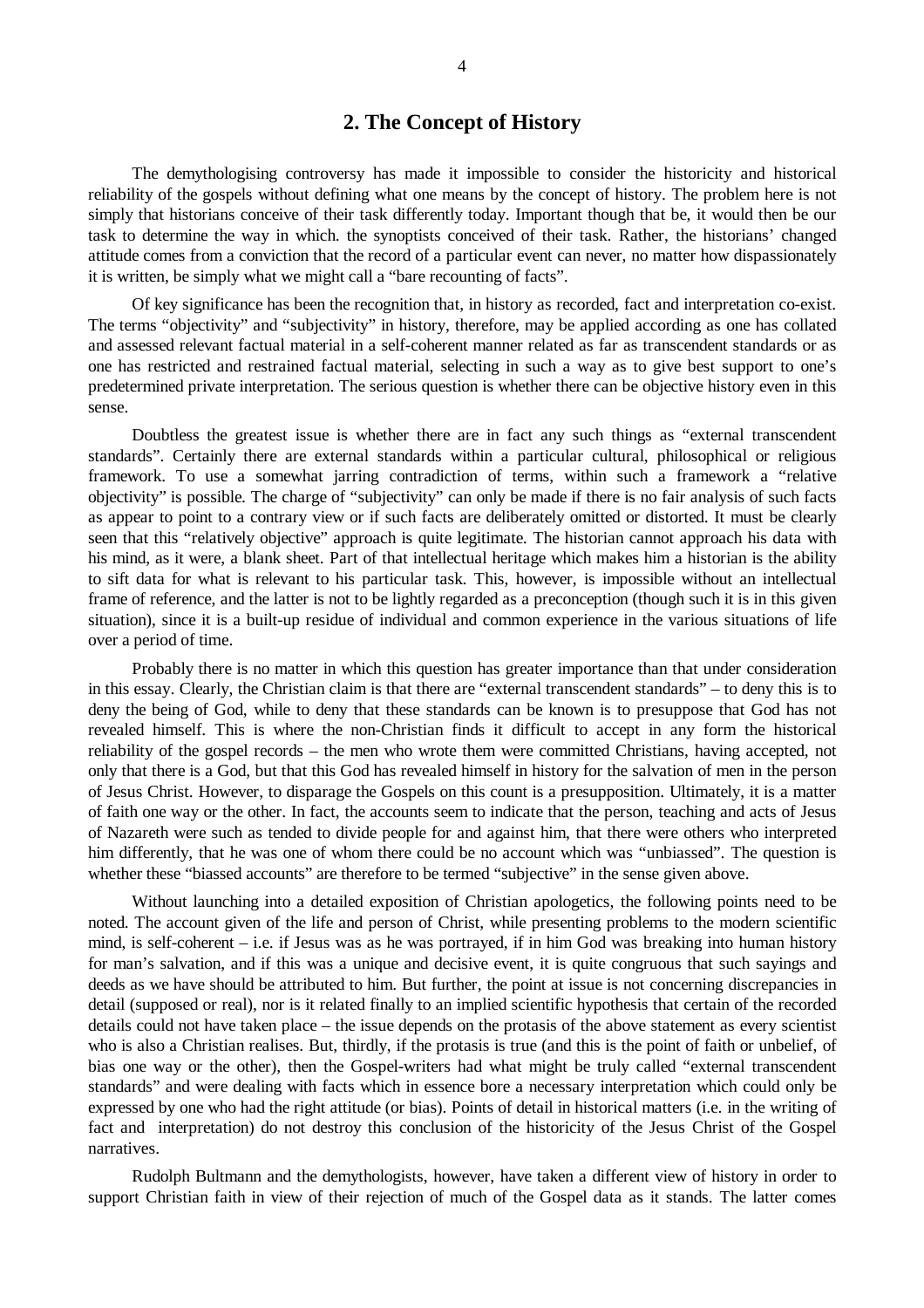directly from an uncritical acceptance of former scientific presuppositions<sup>1</sup> and also from a radical application of the form-critical method to the Gospels based on an understanding of them as kerygmatic documents. The conclusion of the *formgeschichtlich Methode* was plain for Bultmann – "I do indeed think that we can now know almost nothing of the life and personality of the historical Jesus." <sup>2</sup> He considered that the *kerygma* and hence the interpretation of the early Church had so overlaid such primitive tradition as there may have been as to render it impossible to extrapolate any portrait of Jesus as he actually was. Bultmann the demythologist is to be seen in continuity with Bultmann the form-critic. The difference seems to lie in a more thorough-going existentialism. The questions of historical details and of the relation of form to fact are not of central importance. Accepting that the Gospels are *kerygma* expressed in the terms of the day, our task is to strip away the mythological framework, to discover the essential *kerygma* and to re-express it in terms acceptable to the current world-view. It is this process which demands a different concept of history<sup>3</sup> if Christianity is to be regarded as in any way unique.

Bultmann distinguishes between the realms of *Natur* (nature) and *Geschichte* (history), the former being the realm of natural occurrence which is to be approached in a detached scientific manner, while the latter is the realm of human action in which one's approach should be "involved" rather than detached. A historical event 4 has two components – the happening and its interpretation. If either component alters, it is a different event. On this basis, an event may be *historisch* (if approached with the detachment suitable to the realm of *Natur*) or *geschichtlich* (if approached existentially so that its significance is allowed to affect one's personal existence). It is this *Geschichtlichkeit* which is the true historicity for it is the personal history of each one of us. The application of this to the Gospels eases the force of his early dilemma, for, kerygmatic though the Gospels were, they represented *Geschichte* for the early Church and become *Geschichte* for us as their message impinges upon our present life. The questions of the historical (i.e. *historisch*) reliability of the records are the wrong questions to ask – essentially they are the attempt to examine the person of Jesus in a detached manner instead of in his relation to us today.

The chief criticisms of Bultmann's approach to history centre in his historical relativism. Of greatest importance for him is the eschatological event which occurs as the past historical happening of Jesus of Nazareth is proclaimed and heard in the salvation occurrence. The "facts" of this past historical happening are not the matters of importance – indeed, one feels that in principle, if not explicitly, "*Kerygma* Christology has no need of the actual features of the earthly Jesus", as Althaus has it,<sup>5</sup> and even senses that this kind of existentialist theology comes close to attempted explanation of Christian experience apart from the historical event of Jesus Christ. In practice, Bultmann would deny this charge.

Certainly he does not deny the historical component of a *geschichtlich* event, but we do not know that component as such and have no way of knowing it. True to his premises, it is existential history, **my** history, that counts, and especially when dealing with the Christ-event this egocentric, existential and therefore relative view of history is unwarranted and inadequate. To cite Althaus again,<sup>6</sup> "The history wherein God deals with men is essentially a history which genuinely happened. It is senseless to separate the two elements of the events to which the apostolic preaching bears witness in this way; on the one hand its character as an actual fact of history and on the other its character as the bearer of God's action, so that one is emphasised more than the other, given preference to the other, and termed 'authentic'. For both are a unity, and in this unity both elements are equally 'authentic'.The salvation event takes place in happenings to whose historicity (in the hitherto usual sense of the word) witness is borne, and without which the salvation event is not present.

<sup>&</sup>lt;sup>1</sup> See *Kerygma and Myth*, I (S.P.C.K., Longon, 1953), p. 3ff. I have ventured to call these presuppositions "former" in the light of such notable works as W. Heisenberg's *The Physicist's Conception of Nature*.

<sup>2</sup> *Jesus and the Word*, tr. L.P.Smith & E.Huntress (Nicholson & Watson, London, 1935), p. 8.

 $3$  It has not been possible to give extensive foot-notes to this summary of Bultmann's concept of history. Significant material is available in his *History and Eschatology* (Univ. Press, Edinburgh, 1957), especially his chapters on "The Nature of History" – pp. 110ff. Althaus' analysis (chiefly of Gogarten) provides a concise summary and some acute comments – P. Althaus (tr. D. Cairns) *The So-Called Kerygma and the Historical Jesus* (Oliver & Boyd, Edinburgh, 1959), pp. 38-42.

<sup>&</sup>lt;sup>4</sup> Note that Bultmann is not referring to a "record of history".

<sup>5</sup> *op. cit*., p. 46.

<sup>6</sup> *ibid*., p. 41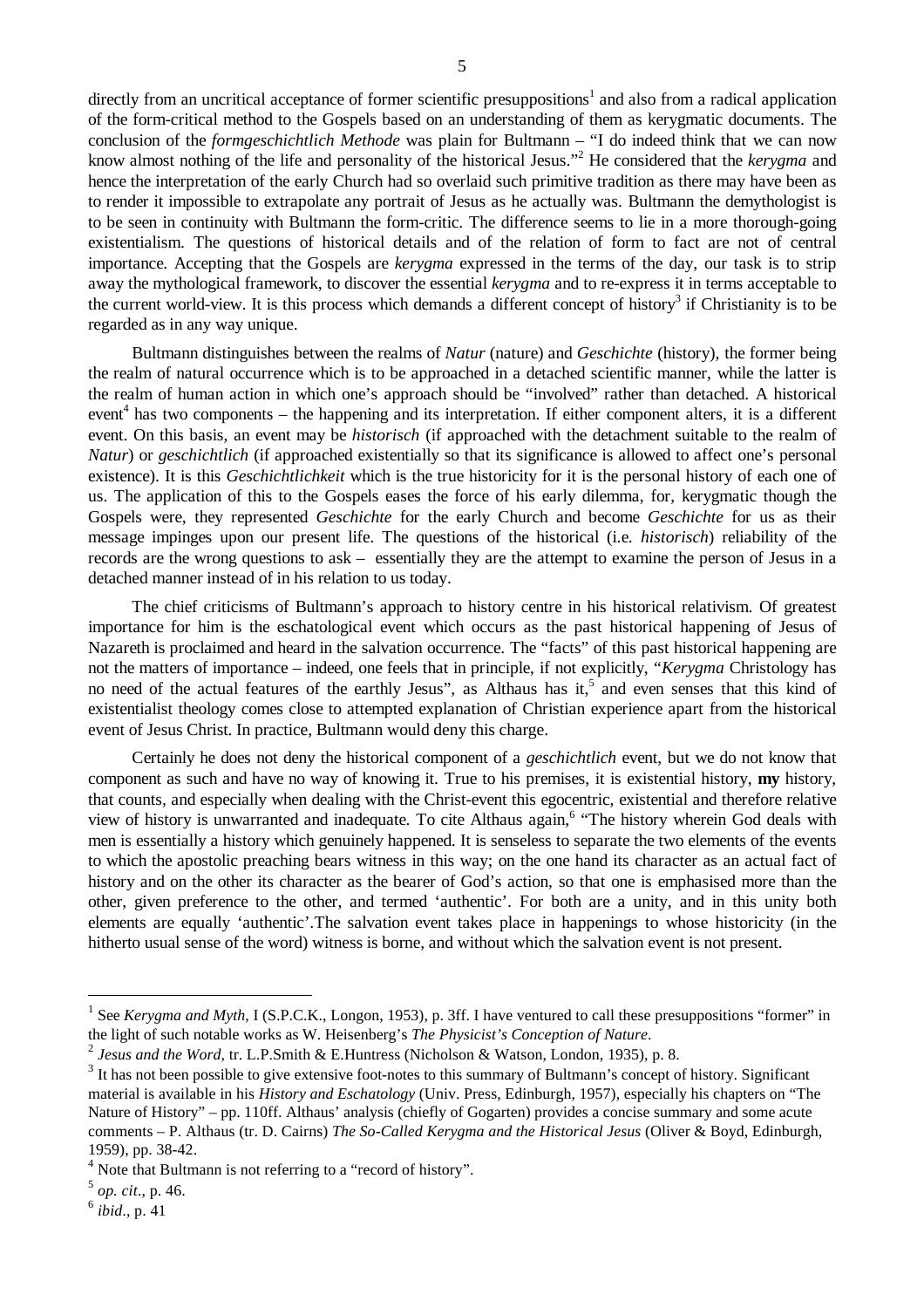Except where explicit reference is otherwise made, the terms "history" and "historicity" as used in this essay are to be understood in this "hitherto usual sense" as being related to "factual data" of the past and its interpretation in a manner either "objective" or "subjective", these latter terms to be seen in the light of the discussion earlier in this section.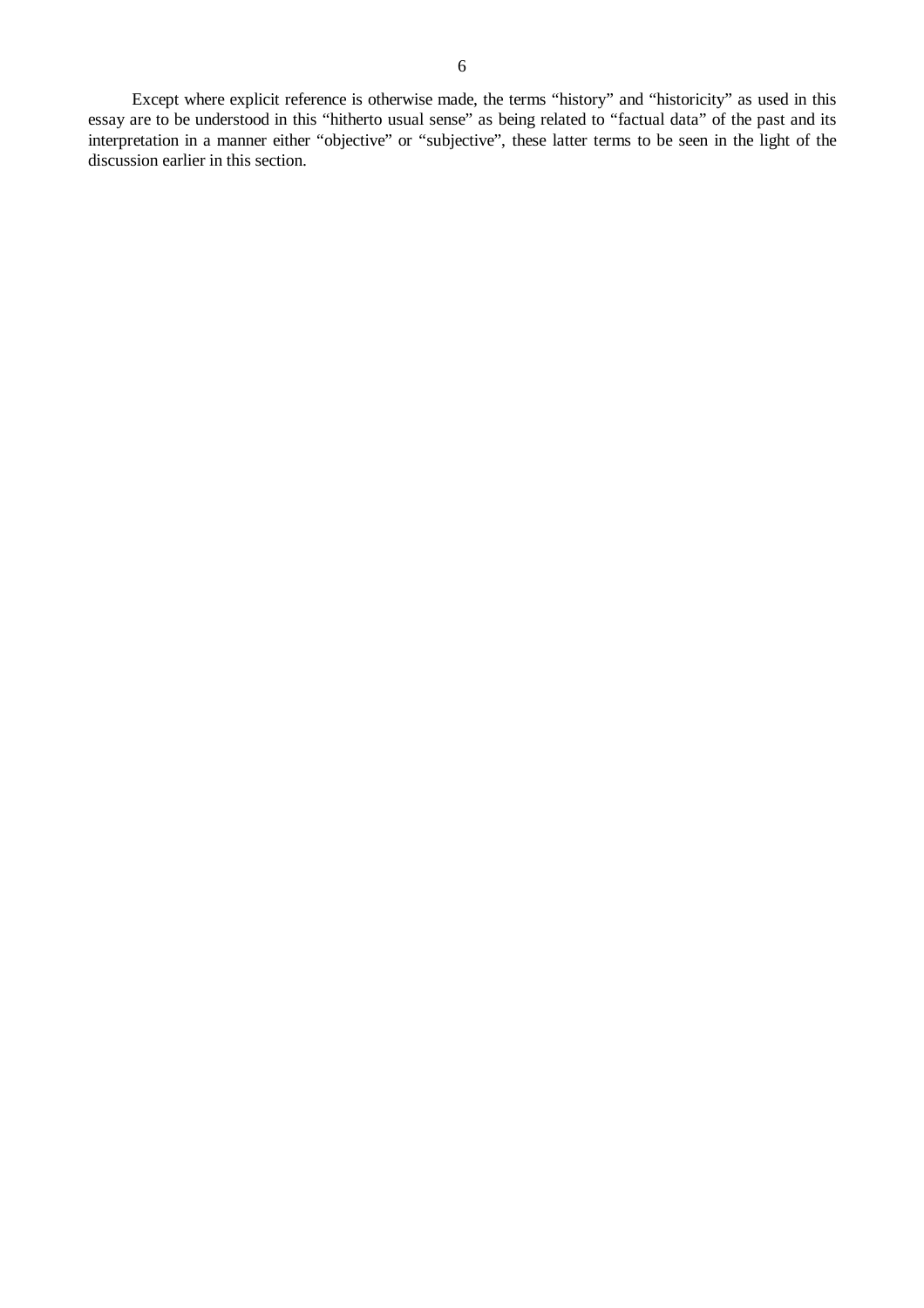# **3.** *Kerygma***, Form and History**

It is now fairly well recognised that the Gospels are not what we call biographies of the historical Jesus. A great deal of selection has been necessary and particular themes and emphases are evident. In fact, it is clear that the records bear some relation to the kerygmatic and didactic aspects of the church's task. This is explicitly stated in the prologue to the shortest of the Gospels –  $A\rho\chi\eta$   $\tau$  =  $\phi\alpha\gamma\gamma\epsilon\lambda(\omega v \kappa \tau \tau \lambda)$ . (Mk 1.1). The important question is the relation between the *kerygma* and history in the synoptic records. It is too easily assumed that the *kerygma* must be primary, whereas there is at least one other alternative, *viz*. that the *kerygma* was implicit in the events of the life of Jesus of Nazareth, so that, while selection has undoubtedly been necessary, it has not been of the kind which would give a false impression of the person of Jesus, nor has the interpretation been of the kind which so overlays the events as to make the records unreliable witnesses.

The point of departure for form-criticism has been the attempt to see the use the church made of the Gospel stories before the Gospels were written and therefore the imprint this has made upon them as they now stand. The units of the synoptic Gospels have been examined in order to establish their life-setting, nt so much in the ministry of Jesus, as in the worship and witness of the early church. In reality having discovered this *Sitz im Leben*, it surely does not necessarily follow that the original setting in the life of Jesus is to be excluded, though many critics seem to emphasise the church-situation to such an extent that the testimony to the other cannot be relied upon. R.H. Lightfoot in commenting on the handing down of memories and traditions of the words an deeds of Jesus expresses this value-relation thus,<sup>7</sup> "They were valued, not so much (as we might have expected) in and for themselves, as for their importance in solving problems connected with the life and needs of the young churches." The particular needs are seen to be "mission preaching, catechetical teaching, demonstration of the content and meaning of the Christian life, refutation of Jewish and other objections, and, perhaps above all, worship."<sup>8</sup> It assumed that these memories and traditions would. have circulated first in the form of stories and of sayings either alone or in small collections. These would in time take on a more or less fixed shape through constant repetition and the stories at least would tend to take on the form of similar stories about teachers and leaders in the Jewish or Hellenistic world. To some extent these pre-literary traditions can be discerned in the Gospels and can be classified according to their type or form.<sup>9</sup> Space does not permit a full examination of form-critical data nor of the conclusions at which the critics arrived. Their method has done useful service in drawing attention to the pre-literary use of the Gospel material. There has, however, been criticism of such conclusions as have denied the basic historical reliability of the Gospel records.

As was seen in the case of the demythologists, many of the extreme conclusions do not stem from the data as such, but rather from the preconceptions of the modern mind. As Riesenfeld has it, "Scholars have set out from a conception of Jesus which has been constructed *a priori* and have then asked what portions of the Gospel material accord with this conception. They have more or less unconsciously used as the measure of their inquiry what Jesus can or cannot have done, without taking account of the fact that from the very first the tradition understood the deeds no less than the words of Jesus as something wholly unique which can be understood only in an eschatological setting. But an imperative requirement in the matter of method is that the nature of the investigation, and the criteria by which the material is judged, should be appropriate to the subject of inquiry."<sup>10</sup> On the assumption that most of the Gospel material was used in the early church for the purposes indicated (as no doubt it was), it by no means follows that the purpose of the Evangelists was the uncritical preservation of the data as used in the churches (if this was divergent from the facts as remembered). It seems to be tacitly assumed that modifications in the stories would have taken place in some sort of regular way throughout all areas – an unlikely situation in days of poor intercommunication. It also seems assumed that no distinction was seen between the "Jesus of history" and the "Christ of faith",<sup>11</sup> whereas it is more

<sup>7</sup> *History and Interpretation in the Gospels* (Hodder & Stoughton, London, 1935), p. 30. Cf. G. Hebert, *The Christ of Faith and the Jesus of History*, (SCM, London, 1962), p. 39.

<sup>8</sup> Lightfoot, *op. cit.*, pp. 30, 31.

<sup>9</sup> *ibid*., p. 31.

<sup>&</sup>lt;sup>10</sup> "The Gospel Tradition and its Beginnings" in *The Gospels Reconsidered* (Blackwell, Oxford, 1960).

<sup>&</sup>lt;sup>11</sup> Cf. C.F.D Moule, "The Intention of the Evangelists" in A.J.B. Higgins (ed.), *New Testament Essays. Studies in Memory of T.W. Manson 1893-1958* (University Press, Manchester, 1959), p. 165.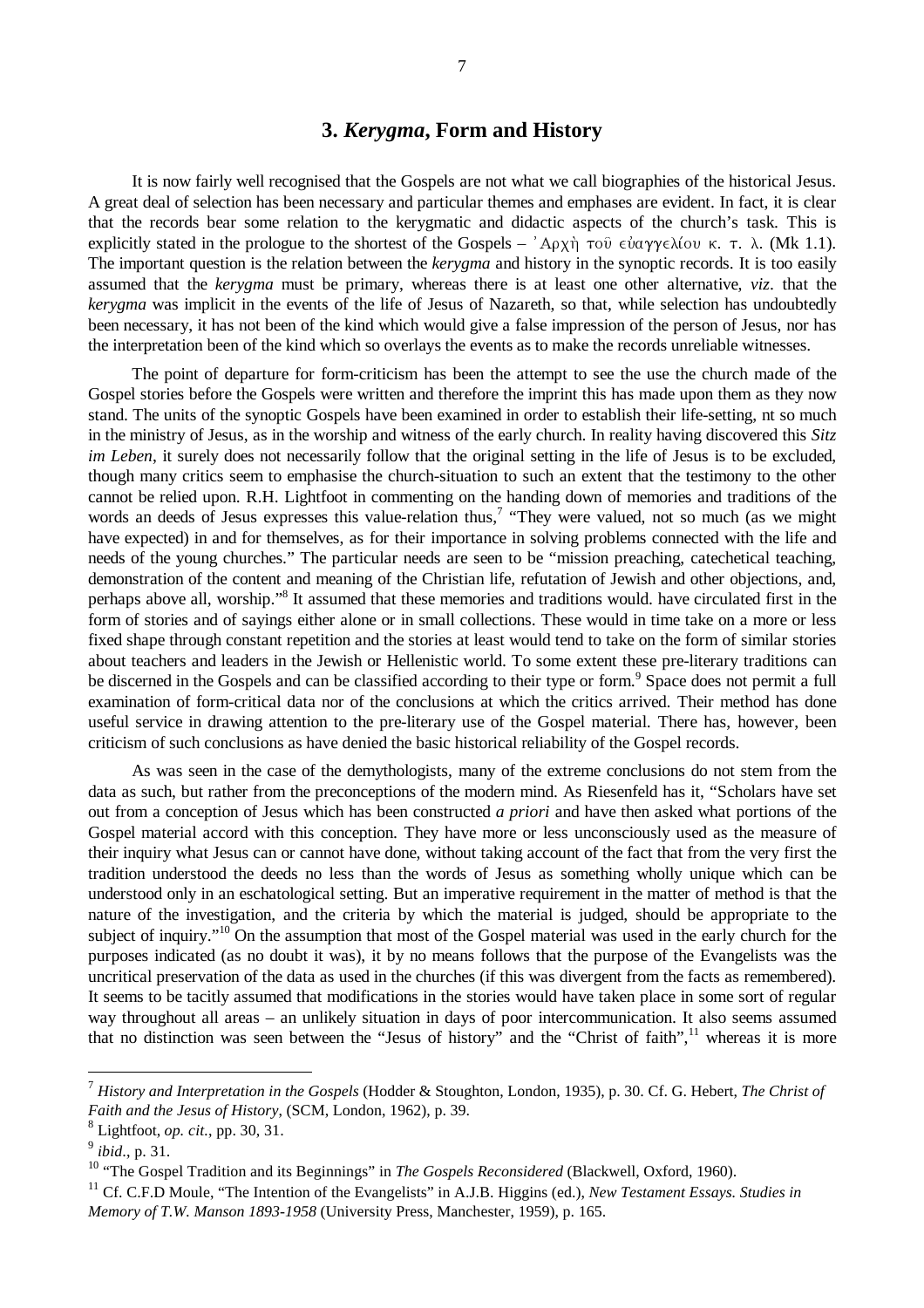probable that, together with the proclamation of Christ and the realisation of his presence, there would have been eye-witnesses present who would have testified to the Jesus whom they remembered. With such people present in the churches, it would be truer to say of the Gospels that "they were in intention less interpretation, liturgy and theology than narrative statement."<sup>12</sup> Further, if the critic acknowledges that the individual pericopes have considerable historical sianificance, there is still the problem of the connections with which the Evangelists have linked them together.<sup>13</sup> This has greater significance for the account of the life of Jesus than is at first realised. H.E.W.Turner has noted,<sup>14</sup> "The Christian evangelist was content to pass somewhat lightly over the earlier part of the Ministry of the Lord, and to focus his attention on the Passion; for him, as for some later Church theologians, Christ was 'sent to die'…" Under this view, Jesus' preparation of his disciples for his death tends to become the Evangelists' retrospective interpolation. If this is treated as being not of the very fibre of the story but a thematic addition, the result is a quite different account of the mission of Jesus. The questions of chronology to be dealt with later affect chiefly the flow of the narrative but not the general portrait of Christ, his life, mission and teaching.

The questions raised about form-criticism above, however, are to some extent still within the acceptance of the priority of the *kerygma*. J. Jeremias has written, "Every verse of the Gospels tells us that the origin of Christianity is not the Kerygma, not the Resurrection experience of the disciples, not the Christ-idea, but an historical event, to wit, the appearance of the Man Jesus of Nazareth, who was crucified under Pontius Pilate, and his message… The Gospel that Jesus proclaimed precedes the Kerygma of the primitive community… The Kerygma too, the preaching of Christ by the Early Church, refers us back from itself at every turn. For the Kerygma proclaims an historical event: God was in Christ reconciling the world to himself..."<sup>15</sup> The particular concern of Jeremias is the knowledge of the life of the historical Jesus. He accepts that form criticism has made the prospect gloomy, but is affirming the importance of the historicity of Jesus for both Christian *kerygma* and life, and that even using the modern studies it ought to be possible to gain an adequate understanding of the Jesus of history.<sup>16</sup> However, more recently, a further aspect has been introduced by R.A. Bartels. <sup>17</sup> The assumption underlying much of the discussion hitherto has been that the *kerygma* was the concise statement culled from the early chapters of Acts and set out, for example, by C.H. Dodd in his book, *The Apostolic Preaching and its Developments*. This has been assumed as basic and formative of the Gospel tradition. Bartels brings in the question of the nature of Luke-Acts. The prologues make it plain that, whether the two are volumes of the one work, the reader of Acts is expected to have read Luke already. The accounts of the speeches in Acts of necessity were concise. It is not to be wondered at, therefore, that they afford little factual information about the life of the Jesus they proclaim. Riesenfeld has noted that "with the help of Acts and of certain echoes in the New Testament epistles, we can construct notions of the early Christian missionary preaching to Jews and Gentiles alike. And, as we have already said, we have fragments of kerygmatic formulae about the saving work of Christ. But of anything which recalls the materials from which our Gospels were constructed we have, alas! not the least trace."<sup>18</sup> Bartels is probably right in explaining the lack in Acts in this way, though it is hard to see how the epistles could fit into the same category. The *kerygma* is seen to depend for its origin on the Gospel tradition. The problem of the epistles, however, has to be approached. from a different angle. There appear to be plain allusions to the words of Jesus in the epistles but no express citations. It was presumed that these were known to the readers in the context of their original utterance, whereas direct citation could perhaps introduce a. new *Sitz im Leben*. If, however, the Gospel tradition is seen as primary, then the way is open to understand the historical Jesus as the founder of the Gospel tradition which in turn determined the *kerygma*, a conclusion at which both Riesenfeld and Bartels seem to arrive.<sup>19</sup> As the latter has it, "It was thus the theology, the contents, and the shape of the Gospel

<sup>12</sup> *ibid.* p. 165.

<sup>13</sup> Cf. H.E.W. Turner, *Jesus, Master and Lord* (Mowbray, London, 1960), p. 75.

<sup>14</sup> *ibid.*, pp. 75, 76.

<sup>&</sup>lt;sup>15</sup> "The Present Position in the Controversy Concerning the Problem of the Historical Jesus" in *Expository Times*, LXIX, 11 (T & T Clark, Edinburgh, Aug. 1958), p. 336. Cf. also R.H. Mounce, *The Essential Nature of New Testament Preaching* (Eerdmans, Grand Rapids, 1960).

<sup>16</sup> Jeremias, *op. cit.*, p. 337.

<sup>17</sup> *Kerygma or Gospel Tradition – Which Came First?* (Augsburg, Minneapolis, 1961).

<sup>18</sup> *op. cit.*, p. 138.

<sup>19</sup> *ibid.*, p 152; *op. cit.*, p. 117.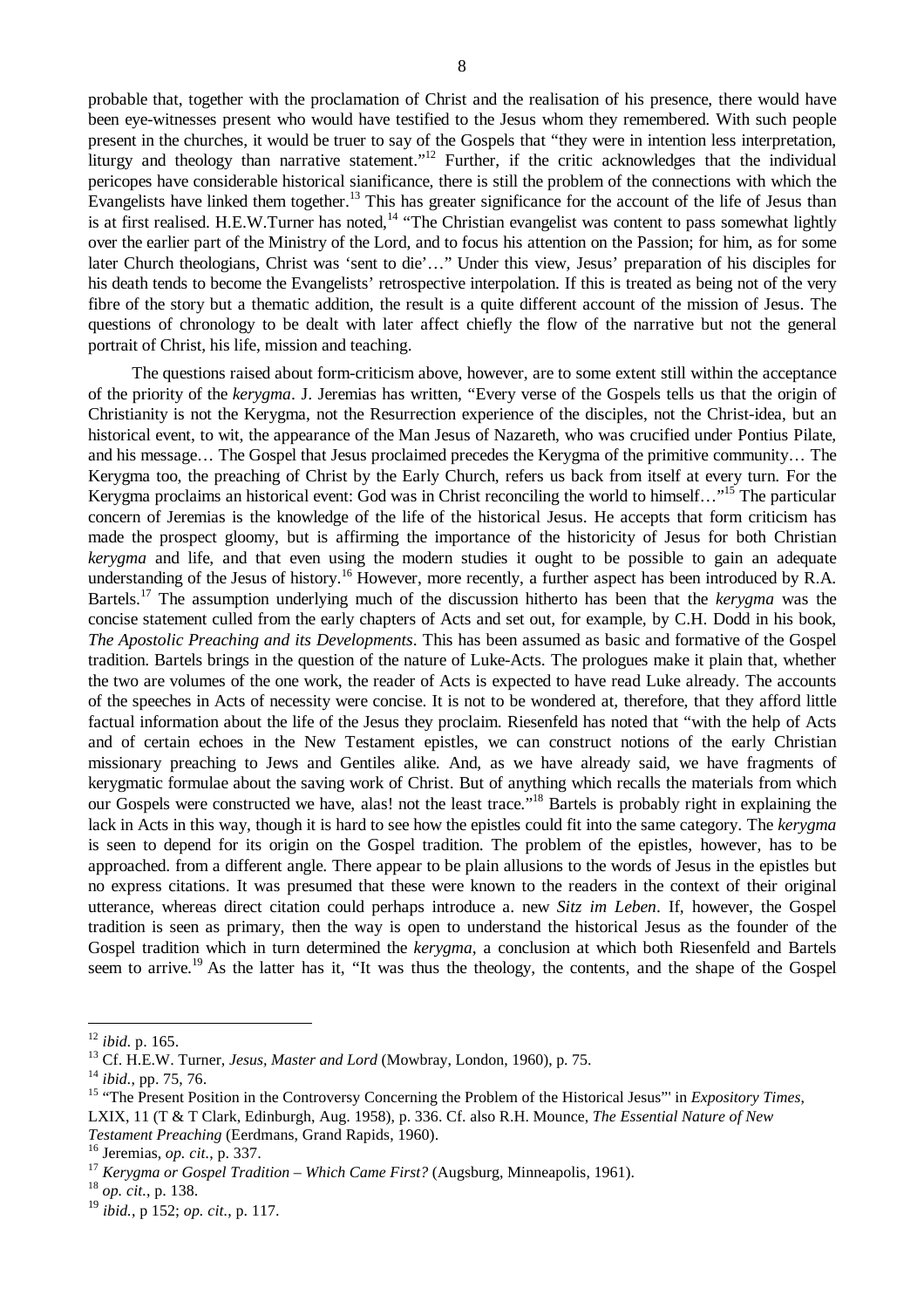tradition which determined the theology, the contents, and the shape of the kerygma – rather than the other way around. Jesus in reality was the creator and shaper of both of them."<sup>20</sup>

In *kerygma* and *didache* the church used the traditions of the life and teaching of Jesus, but, especially during the early days of eye-witnesses, they were treasured on their own account. The Jesus of whom they spoke had himself not only established. the Gospel but had been responsible for the form that the later *kerygma* took. The issue of historical reliability, then, rests rather with the intrinsic problems of the Synoptic records themselves.

<sup>&</sup>lt;sup>20</sup> Note that Riesenfeld does not hold Jesus as the shaper of the Synoptic tradition in its settled form (*op. cit.*, p. 150). The basic point surely is that Jesus was responsible for the fundamental Messianic interpretation of his life and work (*ibid.*, pp. 151-152).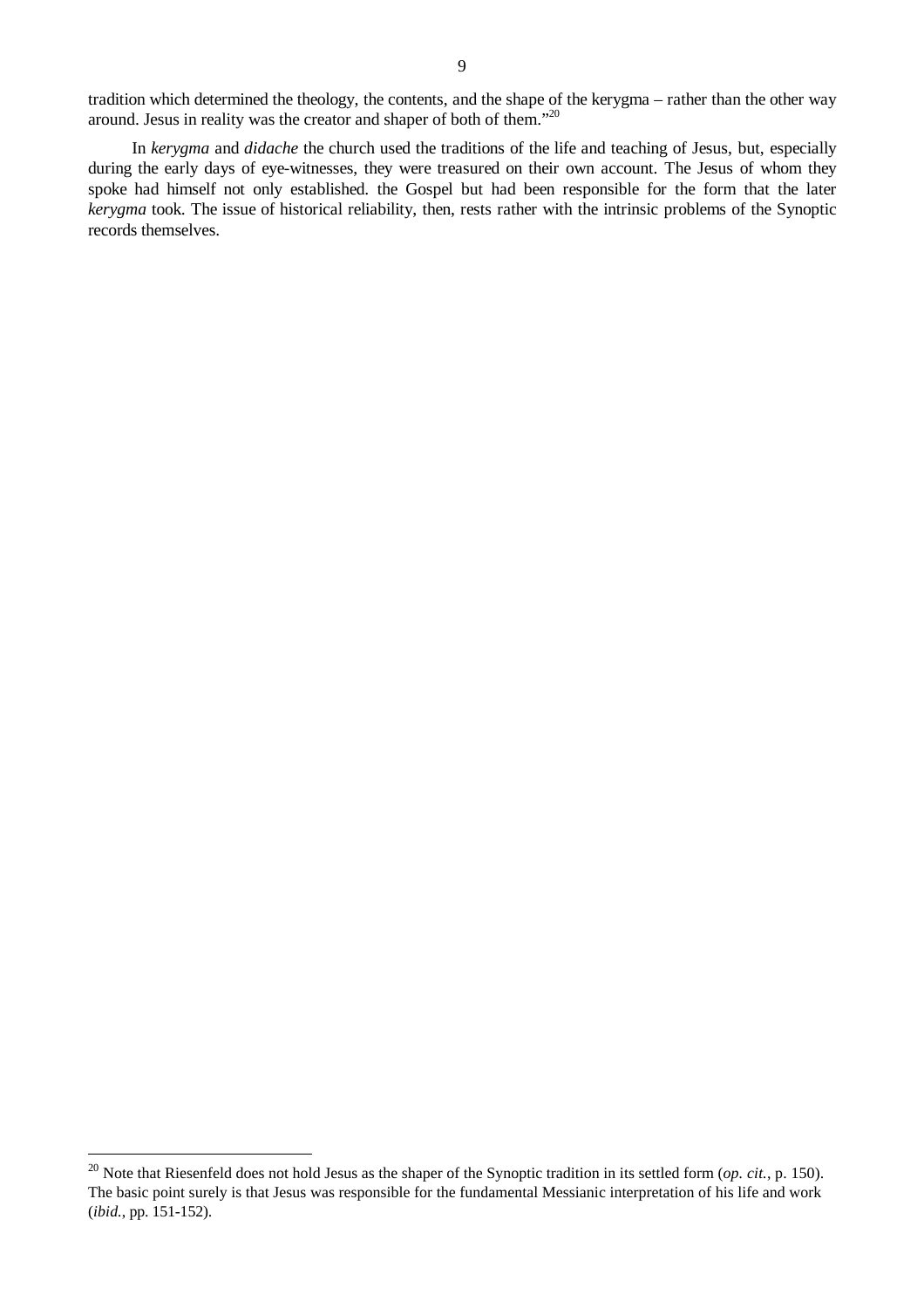#### **4. The Synoptic Problem**

The Synoptic problem comes in for consideration here, though not simply from the stand-point of origins, but also in the relation between the differences in details and the question of historical reliability.

The problem is posed by the fact of the considerable amount of material which these Gospels have in common. The substance of 606 out of 661 verses of Mark appears in Matthew, and some 380 of Mark's verses are substantially reproduced in Luke, only 31 verses having no parallel in the larger Gospels. Moreover, Matthew and Luke, apart from this material in common with Mark, have about 250 verses of common material cast in language which is sometimes practically identical and sometimes considerably divergent, while Matthew has some 300 verses and Luke some 520 verses of independent material. There can hardly be any criteria for judging the reliability of independent material except such as may be based on uncritical scientific presuppositions or as have been already considered with regard to the form-critical method. With the common material, however, differences raise their own problem of reliability, while similarities, especially those that seem to indicate literary dependence, may be evidence for sound common origin in objective historical fact.

Some differences are the occurrence of the same incident or saying in a different context. In some cases the possibility of distinct events cannot be excluded. If a rigid documentary theory of interdependence is held, such a difference is likely to be explained as a deliberate alteration of chronology. Thus, for instance, there is the question of whether the sermons of Mt. 5-7 and Lk. 6.20-49 consist of similar material uttered on two occasions (it is surely absurd to suggest that Jesus **could not** have repeated similar material in his teaching or that every utterance had the form and content of something entirely new!), or whether they are of our Lord which may not have originally occurred together but have been arranged in a logical sequence and independently and arbitrarily given a place in the narrative. The whole question of the sayings of Jesus, however, is a subject for later treatment. The chief caution raised here is against the tendency to regard the last as the only possible explanation.

Space forbids the consideration of all such instances, but some examples must be considered in order to know the nature of the problem. Such an example is the relation of Mk  $1.16-20$  (= Mt. 4.18-22) and Lk. 5.1-11. The passage from Matthew bears close literary affinities to the Markan passage the chief differences being (i) a filling out of details – the additions of  $\delta\phi \circ d\delta \in \lambda \phi \circ \phi$ ; (which was, already present in the description of Andrew), λεγόμενον Πέτρον, ἄλλους δύο άδελφούς (this could again have been inferred from the description of John, and the fact that they were  $\ddot{\alpha} \lambda \lambda o \alpha \varsigma$  i.e. of a different family from the former two, is implicit in the phrase  $\tau \delta \nu \tau \sigma \hat{v}$  Z $\epsilon \beta \epsilon \delta \alpha(\sigma \nu)$ ,  $\mu \epsilon \tau \dot{\alpha}$  Z $\epsilon \beta \epsilon \delta \alpha(\sigma \nu \tau \sigma \hat{v})$   $\pi \alpha \tau \rho \dot{\delta} \varsigma$   $\alpha \dot{\nu} \tau \dot{\omega} \nu$ ,  $\alpha \dot{\nu} \tau \dot{\omega} \nu$ ; (ii) use of different words – περιπατών for παραγών (stylistic improvement), βάλλοντας αμφίβληστρον for αμφιβάλλοντας (more graphic and precise),  $\epsilon \kappa \epsilon \hat{\iota} \theta \epsilon \nu$  for  $\delta \lambda \hat{\iota} \gamma \circ \nu$  (an indifferent change of meaning),  $\epsilon \hat{\iota} \theta \epsilon \omega s$  for  $\epsilon \hat{\iota} \theta \hat{\iota} s$  (the true adverb for the adjective used in an adverbial sense),  $\eta \kappa \partial \lambda \partial \theta \eta \sigma \partial \nu$  a $\vartheta \tau \partial \rho$  for  $\vartheta \pi \eta \partial \theta$ (repetition of the phrase of v. 20 as better designation); (iii) omissions –  $\dot{\text{o}}$  ' $\text{lp}$  $\sigma$  $\hat{\text{o}}$ ' $\text{g}$  (no loss of sense), γενέσθαι (unnecessary accretion), μετά τῶν μισθωτῶν; (iv) grammatical and structural differences – εἰς τῆ θαλ. for έν τῆ θαλ. (είς more precisely signifying motion and direction), λέγει for εἶπεν (use of the graphic present), use of  $\delta$  (a more graphic reference to the two who were leaving their nets – likewise in v. 22), ∈ὐθέως (∈ὐθὺς) attached to ἀφέντες instead of to ἐκάλεσεν (as in v. 20 – there is no contradiction of fact here, rather Matthew has emphasised the more important detail, the immediacy of their response),  $\tau\dot{\sigma}$   $\pi\lambda o\dot{\tau}o\nu$ καὶ τὸν πατέρα αὐτῶν for τὸν πατέρα αὐτῶν Ζεβεδαῖον ἐν τῷ πλοίῳ (this makes their action essentially more distinct and final, whereas Mark's account could possibly be taken as a casual departure). For the sake of this comparison, Mt. has been compared with Mk – these points are true whether or not it is held that Mt. has used Mk as his primary source. These two gospels are seen to be in close agreement in detail and to have literary affinity if not dependence. Lk., however, does not have this account of the call of the first disciples, but, after material in common with Mk (Lk. 4.31-44=Mk 1.21-39) ending in a verse which seems to parallel Mt.  $4.23-25$ ,<sup>21</sup> he has the account of the draught of fishes. Some take this to be Luke's version of the call of the first disciples. It is seen as a re-setting of the Galilean resurrection appearance of Jn 21.1-19 (no doubt from an independent source), illustrating in dramatically symbolic form the task ahead, an assurance from

<sup>&</sup>lt;sup>21</sup> A more exact parallel would require the reading Γαλιλαίας with ADΘ etc. instead of the reading Ἰουδαίας with B etc.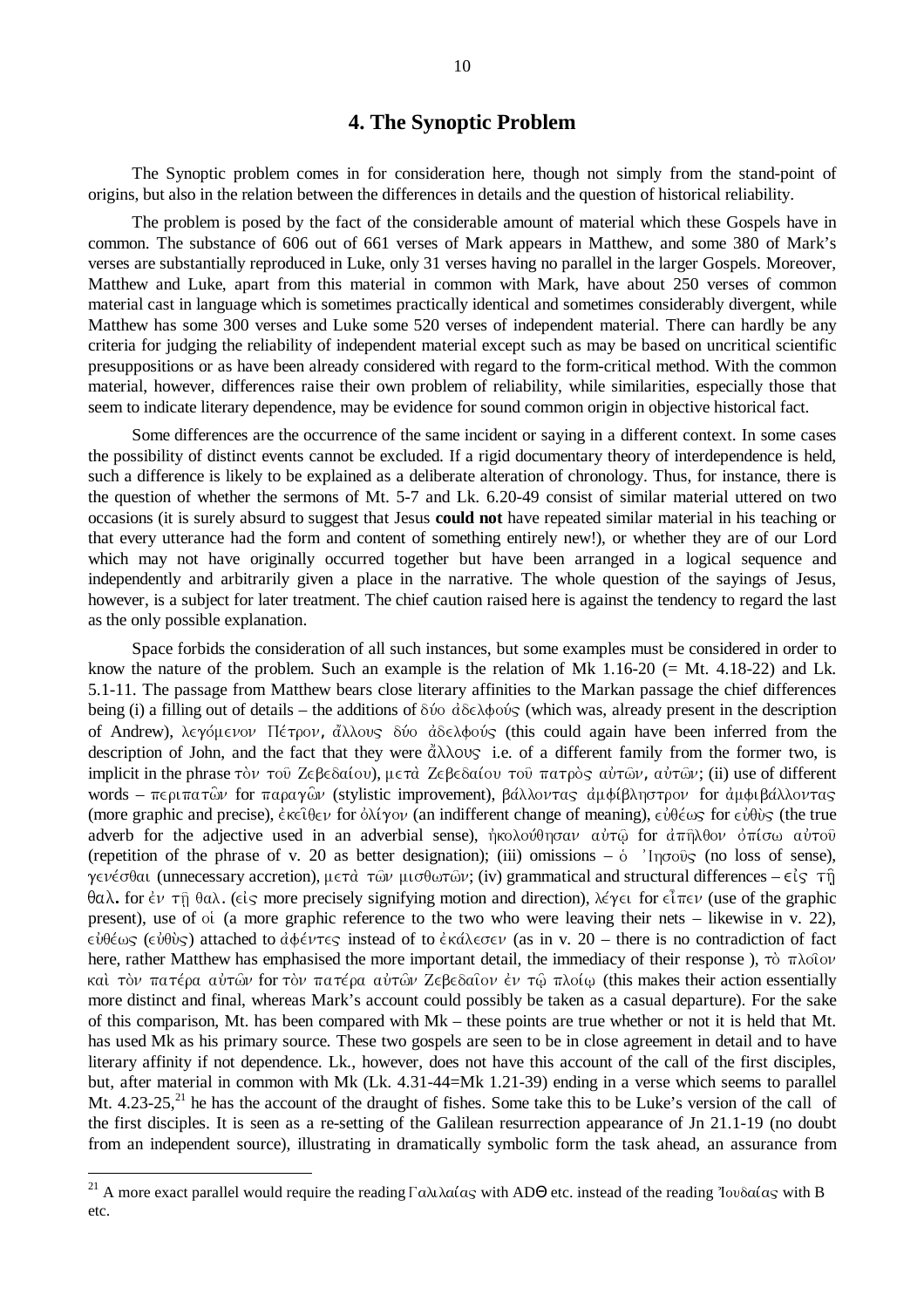Jesus reminiscent of the call in Mt.-Mk and a final statement that "they left everything and followed him." But this is to foreclose the issue, for (i) Jn 21, far from appearing as a unique and isolated happening does not have the element of surprise but hints that the large catch of fish was a sign to them that it was Jesus (i.e. the same sort of thing may have happened before, cf. Lk. 24.35); (ii) while Lk. has no earlier account of the call, the narrative assumes some former relationship between our Lord and Simon (note 4.38,39 and 5.3) and seems to infer that Simon was already a follower; (iii) the power of the one he was following only overawed him when it was active in his own special field – hence the need for this reassuring word about "catching men"; (iv) the continued or occasional pursuit of their former business did not seem incompatible with their call to follow Jesus, as long as he was in Galilee (they fished by night, v. 5), but this emphasised the absolute nature of this call (however, cf. the comment on Mt. 4.22 earlier).

Another example is the relation between Mk  $6.1-6$  (= Mt. 13.54-58) and Lk.4.16-30, the accounts of Jesus' rejection at Nazareth. The accounts of Mk and Mt. are again in similar context in the story and have verbal similarities, though not as striking as in the previous instance. The account in Lk. is placed right at the beginning of his ministry, and the reaction to his words was so violent that it seems unlikely a second visit could be so uneventful in spite of his reminding them that "a prophet is not without honour, except in his own country..." If these visits are regarded as identical, there is a problem of chronology, while if they are distinct, there is the problem outlined above.

These questions of likenesses and differences, though considered in only two examples, lead eventually to questions of sources and the ways in which these have been used. Again, the space of an essay does not allow an adequate critical appraisal of these questions or of the proposed solutions. However, certain implications regarding historical reliability need to be seen. While it seems likely that Mk was the first of the Gospels and was used by the other two Synoptics, certain of the verbal differences seem to indicate that Mt. and Lk. may have read Mk in the light of a strong current Gospel tradition. This tradition may not have been standardised, but there were apparently still "eye-witnesses" in the church (Lk. 1.2). Some of the differences appear to be definitely stylistic, whereas others are random and make positive statement impossible. In some differences of detail of a more serious nature, the problem is not so easily resolved, but this may be on account of an inadequate knowledge of the circumstances and too great a reliance on inference and supposition. With regard to the common material of Mt. and Lk., whether they are thought to have a common **oral** or **manuscript** source, the reliance on earlier material (with the opportunity still to verify details – cf. again the Prologue to Lk.) points to the substantial historical reliability of this common material. No extrinsic criteria can be applied to the unique material – this can only be judged by intrinsic probability. It seems most likely that the material which the Gospel-writers sought out themselves would by that fact be substantially reliable.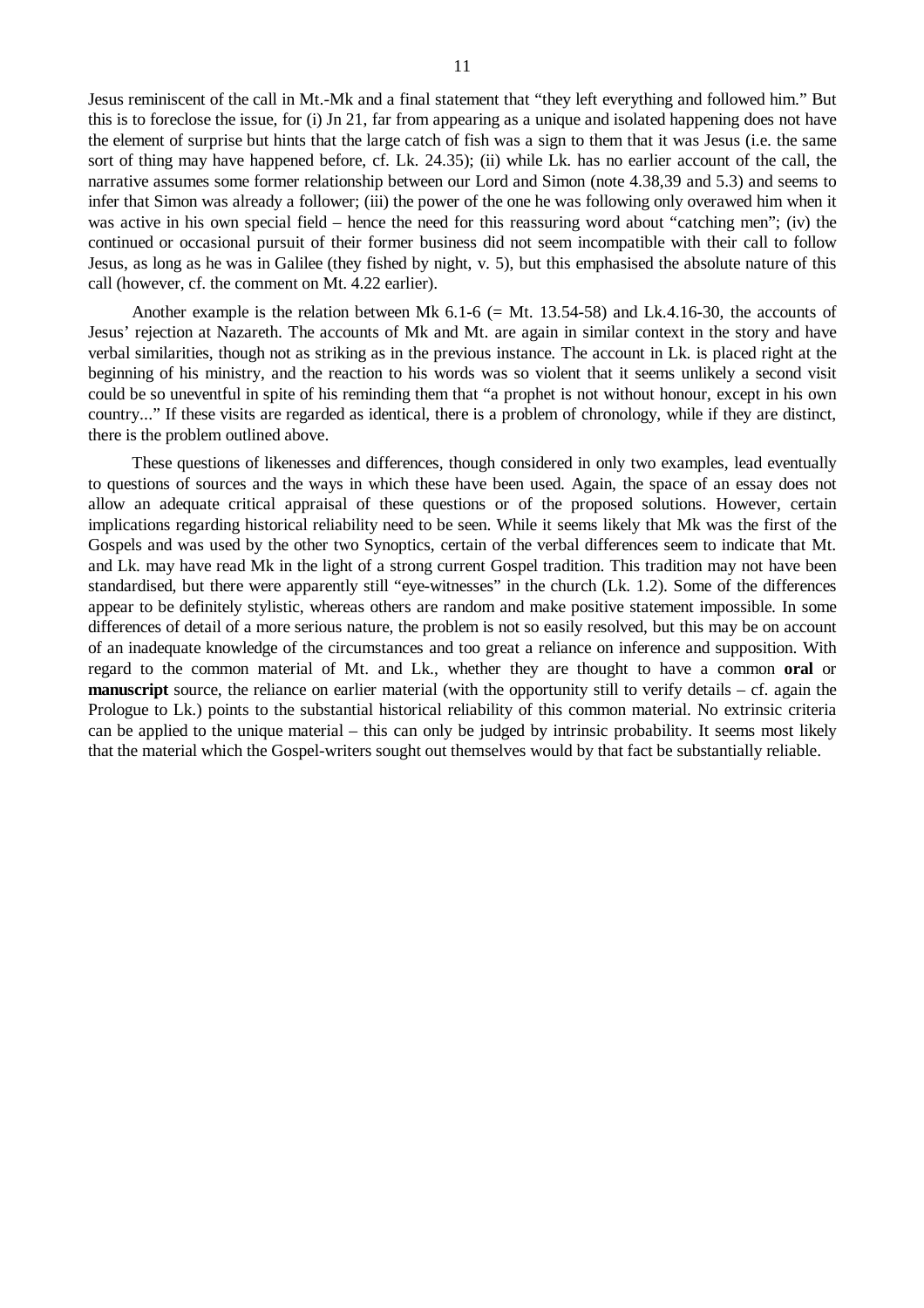# **5. The Miracle Stories.**

For many people in this so-called scientific age it is the miracle-stories that form the greatest obstacle to accepting the historical reliability of the Gospels. This has been partly considered in dealing with the concept of history where it was stated, "The account of the life and person of Christ, while presenting problems to the modern scientific mind, is self-coherent – i.e. if Jesus was as he was portrayed, if in him God was breaking into human history for man's salvation, and if this was a unique and decisive event, it is quite congruous that such sayings and deeds as we have should be attributed to him."

In regard to the miracles, it is necessary to note the prescientific suppositions of the writers and of the people of the day. They did not make our distinction between the natural and the supernatural. Rather, their belief in miracles is to be seen in the context of a world-view regarding the whole creation as continually dependent on the activity of God and subject to his sovereign will (cf. Col. 1.16,17). All three aspects of divine activity – wonder, power, significance – are present not only in special acts but also in the whole created order (Rom. 1.20). The special acts of God, however, are related to the crises of the divine revelation when there are special demonstrations of divine power. The key to the understanding of the miracles is given in a statement by Jesus himself, "But if it is by the finger (Spirit, Mt. 12.28) of God that I cast out demons, then the kingdom of God has come upon you" (Lk. 11.20). Miracles were seen as manifestations of the power cf God rather than of the agent, even when this latter was the Son of God himself. The miracle was a sign that something was in the process of happening. The expression  $\sigma$  in  $\sigma$  is most characteristic of Jn as descriptive of miracles. This emphasis is noteworthy in the saying at Jn 6.26, "You seek not because you saw signs, but because you ate your fill of loaves." Signs they **had** seen, but they were not signs to them, for their interest was focussed on the act itself rather than on its significance.

These suppositions, however, ought to be viewed as non-scientific rather than as unscientific. This is precisely where Bultmann is too undiscerning in his view. He says, "Modern man acknowledges as reality only such phenomena or events as are comprehensible within the framework of the rational order of the universe. He does not acknowledge miracles because they do not fit into this lawful order."<sup>22</sup> Rather, the scientist (and hence modern man) has tended to take a necessary assumption of his study and to make universal inferences from it. Scientific method, indeed, depends on the existence of "the rational order of the universe". It is not then immediately essential to suggest that there is no God, or that if he is, he must be either wholly transcendent or wholly immanent. Yet these are surely the possibilities to which Bultmann has left himself open. The scientist has set himself to discover the laws by which this universe exists and changes, not to answer the questions of whether there is a God and what his relation might be to the laws he has discovered – such questions he simply cannot answer as a scientist. It is not inconsistent with this new understanding of the world to maintain that God is in nature, that the laws of nature are his laws, and that he is above nature, that he can use nature and its laws to fulfil his purposes. If God is not in the whole process, it is indeed an affront to the modem mind to suggest that he is present in special acts. However, the Christian doctrine of God holds together the concepts of transcendence and immanence.

Having opened the possibility of miracles, the question remains whether they did actually happen. If we hold them credible, then the general impression of the historical reliability of the records will count here too. It is noteworthy, however, that E. Stauffer claims that evidence for the miracles coming from outside the New Testament is "very abundant". He relies chiefly on polemical literature which nowhere denies that Jesus did these things but seeks to explain them in other terms. $^{23}$ 

<sup>22</sup> *Jesus Christ and Mythology* (SCM, London, 1960), pp. 37, 38.

<sup>23</sup> *Jesus and His Story* (SCM, London, 1960), pp. 19ff.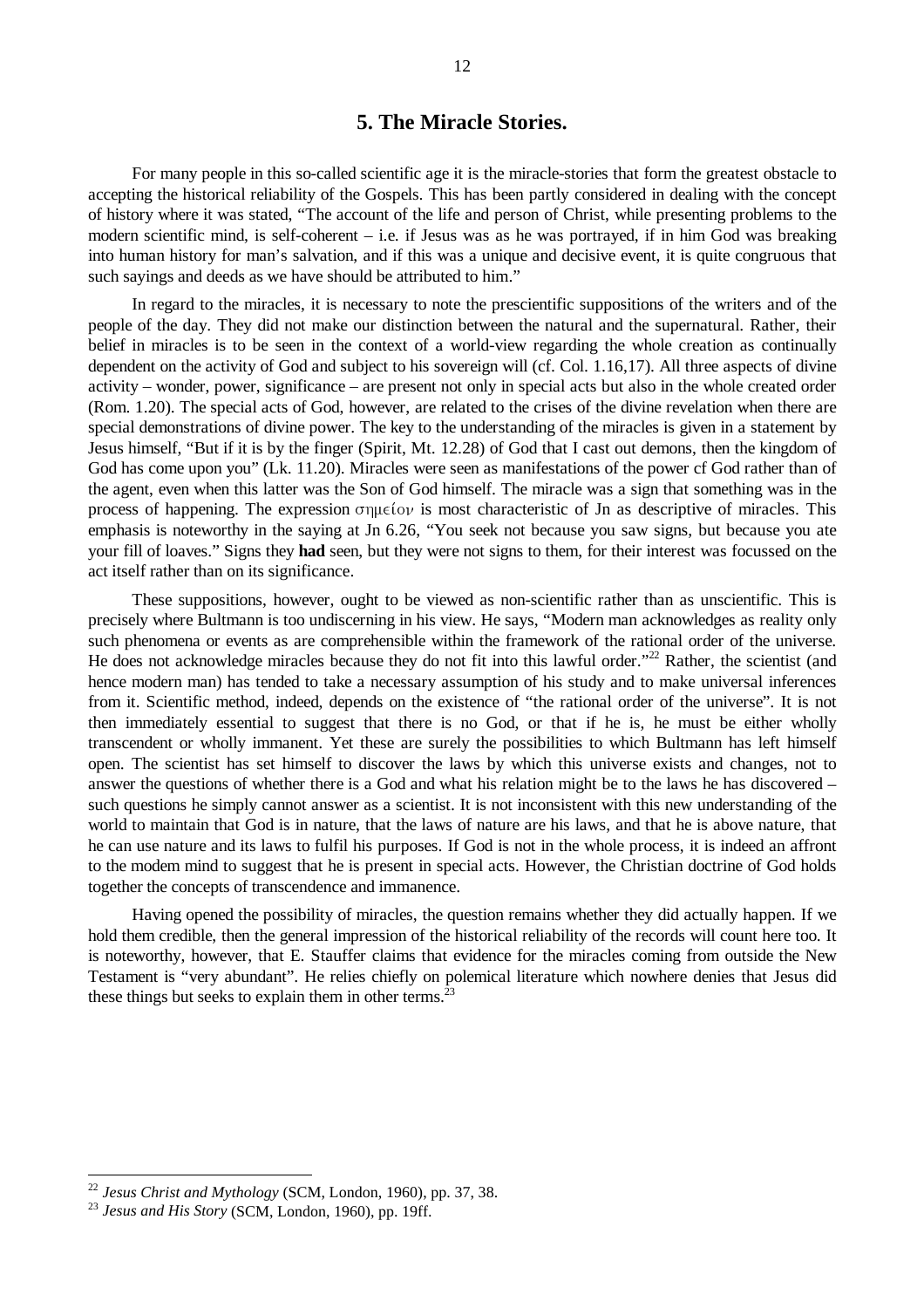# **6. The Teaching of Jesus**

The problem of the teaching of Jesus has been raised in part already. The particular aspect for consideration here is not whether these sayings represent genuine words of our Lord – this would be accepted in general by most scholars today, though with reservations in matters of detail. Rather, it is how the writers have used their sources, and the type of material the teaching in its present form represents.

It is acknowledged that there is reasonable evidence for the existence of an early Aramaic document in a fragment of Papias, "Matthew compiled the Logia in the Hebrew tongue (i.e. Aramaic), and everyone translated them as best he could."<sup>24</sup> There is still some dispute as to what Papias meant by the "logia". Some have suggested that it simply refers to a collection of Old Testament *testimonia*, a suggestion which is consistent with Matthew's frequent Old Testament references. It may have been a collection of savings together with the setting in which they were told, or simply a collection of sayings. There is no way of judging between these possibilities which is not determined by considerations of how the Gospel writers may have used these so-called "logia".

If the term does refer to a collection of our Lord's sayings, the large teaching sections may be direct selections from this source suitably fitted into the narrative, or they may be a body of sayings in a context of their own. In this latter case, their occurrence in isolated "outcrops" is seen in terms of detailed examples of our Lord's preaching. No solution is here proposed – the best would tend to be "a good guess" rather than an ultimate conclusion. The point to note is that the possible existence of a documentary source of sayings enforces the impression of the substantial accuracy of this material in itself even if it be regarded as arbitrarily placed in its context.

<sup>24</sup> Preserved in Eusebius, *H.E.*, iii, 39.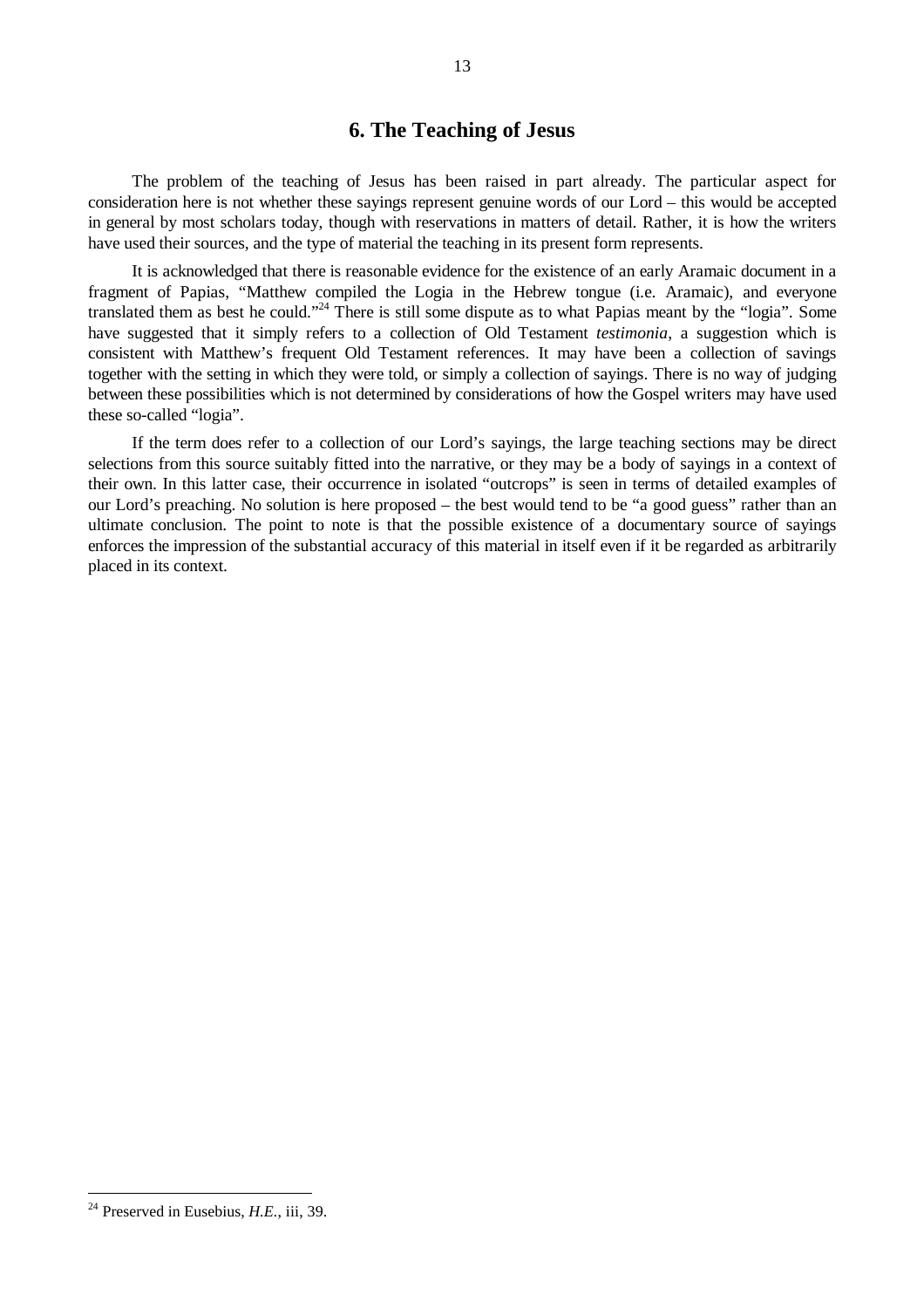# **7. The Chronology of the Gospels.**

In many of the aspects condidered so far, the greatest tangible problem has been the matter of chronology. Many of the other problems have not been so clearly discernible, but have depended on other assumptions.

It has already been suggested that in some cases the same type of event or saying may have occurred more than once, though this may be inadequate in cases where there are close verbal affinities of the record. It is likely, though, that similar events at different times would tend to be described in the same terms. However, the problem appears to remain unresolved. It may be that slight irregularities do not impair the historical reliability of the records.

Of interest is the attempt of Stauffer to write a "life of Jesus" and the method of dating which he adopts.<sup>25</sup> Indeed he adopts a new attitude towards the fourth Gospel as trustworthy source material for the life of Christ. The Synoptics by themselves follow a similar pattern, but John's Gospel leads to a different conclusion on the length of our Lord's ministry. Thus, Stauffer states, "It is clearly impossible to fit the chronological structure of John's Gospel into the narrow frame of the synoptic presentation." But he continues, "**But it is easily possible to insert the synoptic frame into Johannine construction**" (emphasis mine). He further argues for the "correctness of the Johannine chronology". These come almost as new terms in the discussion.

<sup>25</sup> *op. cit.*, pp. 17,18.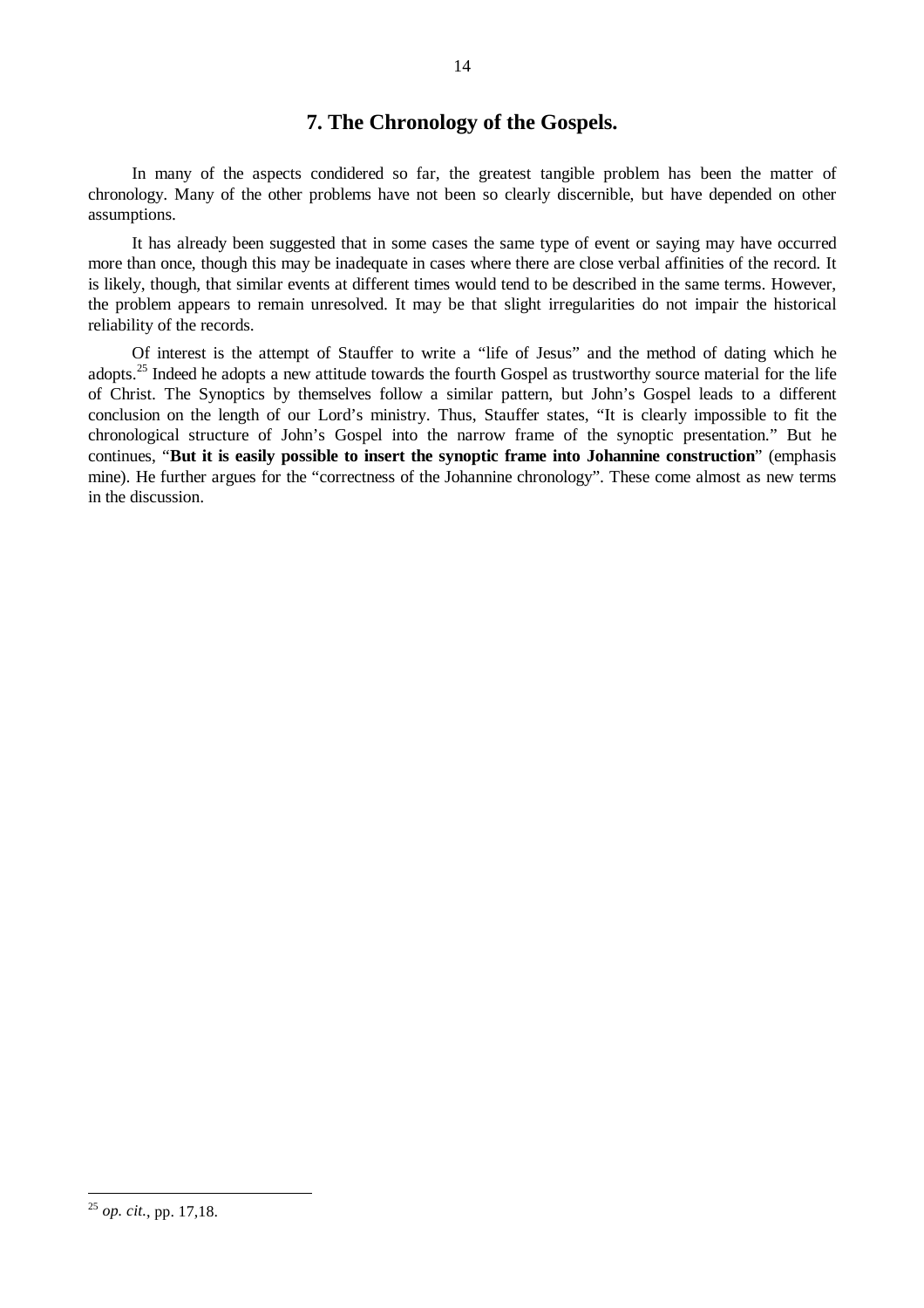### **8. Conclusion.**

The subject of this essay is raised by the nature of the Synoptic records:

- (i) their obvious relation to, if not dependence on, one another, and the differences within these similarities;
- (ii) the possible effects of the use of their source material over a number of years within the church for specific tasks of preaching and teaching;
- (iii) the deliberate bias of the writers towards their subject-matter;
- (iv) the intellectual framework from within which they understood the event of Christ.

The subject is also raised by certain present-day factors:

- (i) the question of the possibility of absoluteness in any historical writing, and therefore of the nature of the historicity of the person of Christ;
- (ii) an uncritical acceptance of certain present-day scientific preconceptions about the nature of reality;
- (iii) an unwillingness to accepy certain facets of Jesus' teaching, leading to the notion that these were not his at all but current Christian ways of looking at things.

It has been seen, however, that the Synoptic writers are substantially united in their presentation of the life, ministry and teaching of Jesus and in their portrait of his person. Furthermore, on the problems of "modern man", if in Jesus Christ God was active in history for human salvation, there is nothing incongruous with those deeds recorded of him. This issue must be seen as it really is  $-$  a matter of faith or of unbelief  $-$  and the scientist who has faith is not thereby being inconsistent. The Synoptic Gospels are reliable records, but as such they challenge "modern man" to faith.